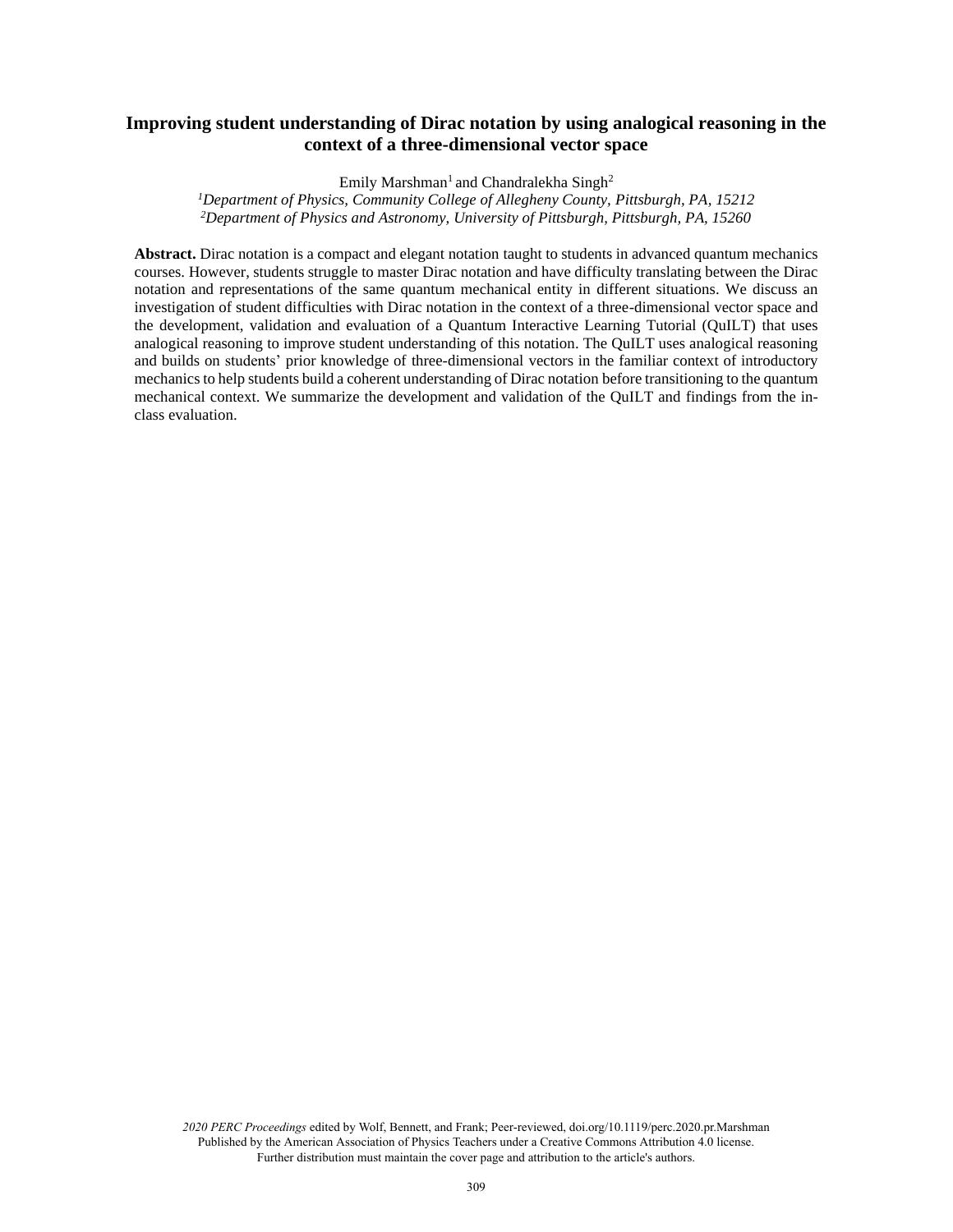## **I. BACKGROUND AND GOAL**

While the role of quantum mechanics (QM) in science and technology innovation has been consistent, learning QM is challenging even for advanced undergraduate and graduate students [1-23]. Investigations of student difficulties in learning QM are important for developing curricula and pedagogies to help students learn QM [1-23].

 However, few prior research studies focus on difficulties with Dirac notation [6-9], a compact and convenient notation used extensively in upper-level QM. Dirac notation can be viewed as analogous in terms of its compactness and convenience to Feynman diagrams in quantum field theory, which are elegant and help simplify complicated multidimensional integrals representing various physical processes involving different particles. Moreover, similar to Feynman diagrams, Dirac notation is not familiar to students from their earlier courses so that mastering this useful notation poses great challenges for even advanced students.

 Here we discuss an investigation of student difficulties with Dirac notation in the context of a three-dimensional vector space in undergraduate QM which was used as a guide for the development, validation and evaluation of a Quantum Interactive Learning Tutorial (QuILT) to improve student understanding of this notation. The QuILT strives to help students develop a good grasp of Dirac notation by using analogical reasoning, which has been researched extensively, e.g., see Refs. [24-37]. In physics, analogical reasoning has been found to be effective for helping introductory physics students transfer their learning from one context to another, e.g., see Refs. [24-31]. In the context of Dirac notation in three dimensions, the major learning goal of the QuILT is to help students develop facility with the notation and be able to translate between the Dirac notation and representations of the same quantum entity in different situations, e.g., matrix representations of the quantum states, the quantum mechanical operators, etc. in a given basis.

The QuILT strives to help students develop expertise and facility in using Dirac notation by making analogies between the standard vector notation learned in a three dimensional vector space, e.g., in introductory mechanics, and the Dirac notation. We hypothesized that students may be able to develop a good conceptual and procedural understanding of Dirac notation if they have opportunities to make analogies between the familiar vector notation and Dirac notation. In particular, we hypothesized that even though the surface features of the standard vector notation and Dirac notation are different (e.g., the vector notation uses arrows whereas Dirac notation uses bras and kets), students can use familiar concepts in the standard vector notation and learn to express them in Dirac notation. Then, once they are familiar with the Dirac notation in the familiar three dimensional context, they can make sense of the Dirac notation in the context of QM.

For example, in a three dimensional vector space, a force vector can be written as  $\vec{F} = a\hat{i} + b\hat{j} + c\hat{k}$  in the standard vector notation. The components of the force vector  $\vec{F}$  along the orthonormal basis vectors  $\hat{i}$ ,  $\hat{j}$  and  $\hat{k}$  are the projections of  $\vec{F}$  along the basis vectors  $\hat{i}$ ,  $\hat{j}$  and  $\hat{k}$ , respectively (i.e.,  $a, b$ , and c). To find the projection of  $\vec{F}$  along the basis vector  $\hat{i}$ , one can find the scalar product  $\hat{i} \cdot \vec{F} = \hat{i} \cdot (a\hat{i} + b\hat{j} + c\hat{k}) =$ a. In Dirac notation, the force vector  $\vec{F}$  can be written as a ket vector  $|F\rangle = a|i\rangle + b|i\rangle + c|k\rangle$ . The components of the force vector  $|F\rangle$  along the basis vectors can be found by projecting  $|F\rangle$  along the basis vectors  $|i\rangle$ ,  $|j\rangle$ , and  $|k\rangle$ . For example, the component of  $|F\rangle$  along the basis vector  $|i\rangle$  is found by projecting  $|F\rangle$  along the basis vector  $|i\rangle$ , i.e., the scalar (inner) product of the bra vector  $\langle i |$  with the ket vector  $|F\rangle$ ,  $\langle i|F\rangle = a$ . The projection operator that projects  $|F\rangle$  along the basis vector  $|i\rangle$  is the outer product  $|i\rangle\langle i|$ . The projection operator for a particular basis vector acting on vector  $|F\rangle$  gives the component of  $|F\rangle$  along the basis vector times the same basis vector, i.e.,  $|i\rangle\langle i|F\rangle = a|i\rangle$ . The sum of all of the projection operators corresponding to an orthonormal basis set gives the identity operator  $\hat{I}$ , e.g.,  $\hat{I}$  =  $|i\rangle\langle i|+|j\rangle\langle j|+|k\rangle\langle k|$ . The identity operator acting on a vector gives the same vector back, e.g.,  $\hat{I}|F\rangle = (|i\rangle\langle i|+|j\rangle\langle j|+$  $|k\rangle\langle k|)|F\rangle = a|i\rangle + b|j\rangle + c|k\rangle = |F\rangle.$ 

Once an orthonormal basis is chosen to represent vectors and operators, they can be represented as matrices in the given basis. In the matrix representation, ket vectors are represented as column matrices and bra vectors are represented as row matrices. If one chooses an orthonormal basis { $|i\rangle$ ,  $|j\rangle$ , and  $|k\rangle$ } such that  $|i\rangle = \begin{pmatrix} 1 \\ 0 \end{pmatrix}$ 0  $\bigg), |j\rangle = \bigg( \begin{matrix} 0 \\ 1 \end{matrix} \bigg)$ 0 ), and  $|k\rangle$  =  $\binom{0}{0}$  $\int_{1}^{\infty}$  (in which the symbol " $\equiv$ " means "is represented by" in the chosen basis), the vector  $|F\rangle$  can be represented as a column vector (or matrix) as  $|F\rangle = a \begin{pmatrix} 1 \\ 0 \end{pmatrix}$ 0  $+ b \binom{0}{1}$ 0  $\bigg) + c \begin{pmatrix} 0 \\ 0 \end{pmatrix}$ 1  $\bigg) = \bigg( \begin{matrix} a \\ b \end{matrix} \bigg)$  $\binom{b}{c}$ . The component of the force vector  $|F\rangle$  along, e.g., basis vector  $|i\rangle$ , is found by projecting  $|F\rangle$  along the basis vector  $|i\rangle$ , i.e., the scalar product of the bra vector  $\langle i|$  with ket vector  $|F\rangle$ ,  $\langle i|F\rangle = (1 \ 0 \ 0) \begin{pmatrix} a \\ b \end{pmatrix}$  $\binom{b}{c}$  = a. The projection operator that projects  $|F\rangle$  along the basis vector  $|i\rangle$  is  $|i\rangle\langle i|$  and can be represented as a matrix in the given basis as  $|i\rangle\langle i|$  =  $\begin{pmatrix} 1 \\ 0 \end{pmatrix}$ 0  $(1 \t0 \t0) = \begin{pmatrix} 100 \\ 000 \end{pmatrix}$ 000 000 ). The projection operator  $|i\rangle\langle i|$  acting on vector  $|F\rangle$  can be represented as  $|i\rangle\langle i|F\rangle = \begin{pmatrix} 1 & 0 & 0 \\ 0 & 0 & 0 \\ 0 & 0 & 0 \end{pmatrix} \begin{pmatrix} a \\ b \\ c \end{pmatrix} =$  $\begin{pmatrix} a \\ 0 \end{pmatrix} = a|i$ . The identity operator  $\hat{I}$  can be represented by a 0 square matrix in the given basis with ones along the diagonal and zeroes elsewhere, i.e.,  $\hat{i} = |i\rangle\langle i| + |j\rangle\langle j| + |k\rangle\langle k| = \begin{pmatrix} 100 \\ 010 \end{pmatrix}$ 010 001 ) and is the same in all representations (bases) chosen.

### **II. METHODOLOGY AND OVERVIEW**

The development and validation of the QuILT and the corresponding pre/posttests started with an investigation of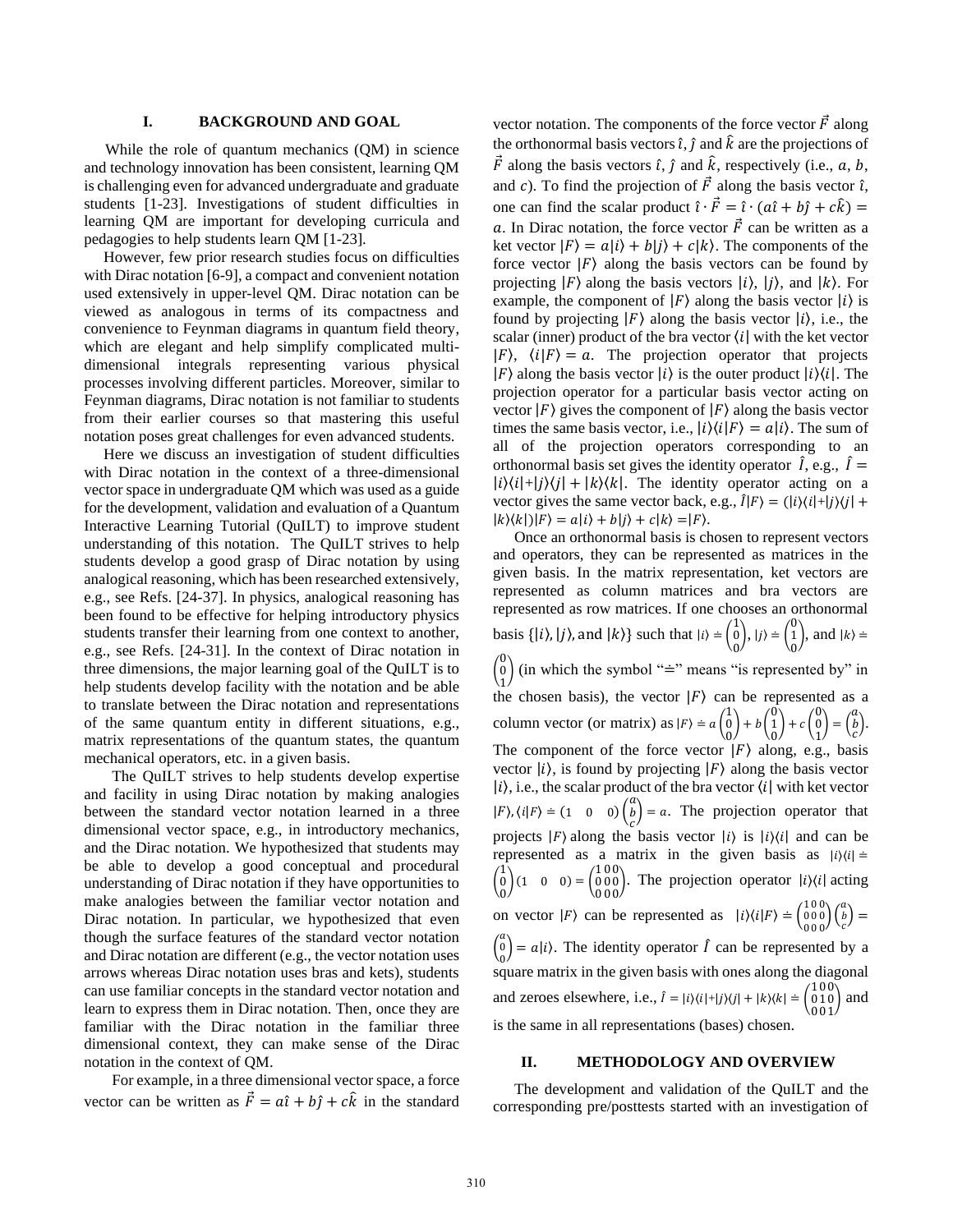undergraduate student difficulties in a required upper-level undergraduate QM course for junior/senior physics majors at a large research university after traditional instruction in relevant concepts and by conducting a cognitive task analysis of the requisite knowledge [38]. The QuILT strives to help students build on their prior knowledge and addresses common difficulties found via research. After a preliminary version of the QuILT was developed based upon the cognitive task analysis of the underlying knowledge [38] from both expert and novice perspectives, it underwent many iterations between the two researchers and then was iterated several times with three physics faculty members (who teach advanced courses regularly) and two other graduate students who conduct research in physics education research to ensure that they agreed with the content and wording. It was also administered to students who were taking or had taken traditionally taught upper-level QM courses using individual think-aloud interviews to ensure that the guided approach was effective and the questions were unambiguously interpreted. The interviews also allowed us to better understand the rationale for student responses. During the semi-structured interviews, students were asked to "think aloud" while answering the questions. Students first read the questions on their own and answered them without interruptions except that they were prompted to think aloud if they were quiet for a long time. After students had finished answering a particular question to the best of their ability, they were asked to further clarify and elaborate on issues that they had not clearly addressed earlier. Modifications and improvements were made to the QuILT based upon the student and faculty feedback.

The QuILT uses a guided inquiry-based approach to learning and actively engages students in the learning process. It includes a pretest that included the questions shown in Table I after traditional instruction in relevant concepts. Instruction in class involved a review of how a vector written in the form  $\vec{F} = a\hat{i} + b\hat{j} + c\hat{k}$  can be written as  $|F\rangle = a|i\rangle + b|j\rangle + c|k\rangle$  in Dirac notation. Students were also taught how to represent vectors (kets) as column matrices, bra vectors as row matrices, and operators as square matrices. The concepts of the identity operator and projection operator were also covered in class.

Students engaged with the tutorial in small groups in class (but could also work on it alone when using it as a self-paced learning tool in homework). As students worked through the tutorial, they are asked to predict what should happen in a given situation. Then, the tutorial strives to provide scaffolding and feedback as needed to bridge the gap between their initial knowledge and the level of understanding that is desired. Students are also provided checkpoints to reflect upon what they have learned and to make explicit the connections between what they are learning and their prior knowledge. They are given an opportunity to reconcile the differences between their predictions and the guidance provided in the checkpoints before proceeding further. The Dirac notation QuILT builds on students' prior knowledge of the standard vector notation using basis vectors  $\hat{i}$ ,  $\hat{j}$ , and  $\hat{k}$ . Students are guided to translate vectors written in the form  $\vec{F} = a\hat{i} + b\hat{j} + c\hat{k}$  to Dirac notation, e.g.,  $|F\rangle = a|i\rangle + b|j\rangle + c|k\rangle$ . Analogies are drawn between scalar product notation and the inner product in Dirac notation, e.g.,  $\hat{i} \cdot \vec{F}$  and  $\langle i|F \rangle$ . Then, students are guided to represent the vector  $|F\rangle$  in a particular basis, e.g.,  $|F\rangle \doteq 0$  $\alpha$ b )

 $\mathcal{C}_{0}$ and learn to translate between different bases. Next, students learn that, in a given basis, ket states can be represented by column vectors, bra states can be represented by row vectors, inner products can be represented as numbers, and outer products are operators which can be represented as square matrices. Then, students are guided to develop a functional understanding of the spectral decomposition of the identity operator (or completeness relation) in the familiar context of a three-dimensional vector space. Students also determine the identity operator in a different orthonormal basis and verify that it is represented as the same matrix regardless of the basis chosen. Lastly, the QuILT strives to help students learn about a projection operator and that it returns a unit vector along the direction projected multiplied by a number (the component of a vector along the direction projected).

After working on the QuILT in class, the students were given one week to work through the rest of it as part of their homework assignment. Once the students turned in the QuILT as their homework assignment, the students were given an in-class posttest that had the same questions as the pretest (see Table I). The posttests were graded for correctness and counted as a quiz in the course.

After the development and validation of the QuILT and pre/posttests, it was administered to 57 students in three upper-level undergraduate QM courses. In the first year of administration, students were not given a pretest, so the number of students taking the pretest is lower ( $N = 43$ ).

### **III. EVALUATION OF THE QUILT**

Table II shows the average pretest and posttest scores and Table III shows the types of difficulties students had on the pretest and posttest. The open-ended questions on the pretests and posttests were graded using rubrics which were developed by two of the investigators together. A subset of the open-ended questions was graded separately by the investigators. After comparing the grading of the open-ended questions first, the investigators discussed any disagreements in grading and resolved them with a final inter-rater reliability of better than 95%. Below, we discuss the difficulties commonly observed in individual interviews and on the pretest, and students' pretest and posttest performance on each question.

**Difficulty with the components of a threedimensional vector in Dirac notation.** Some students had difficulties writing the components of a three dimensional vector in Dirac notation. Table II shows that, on pretest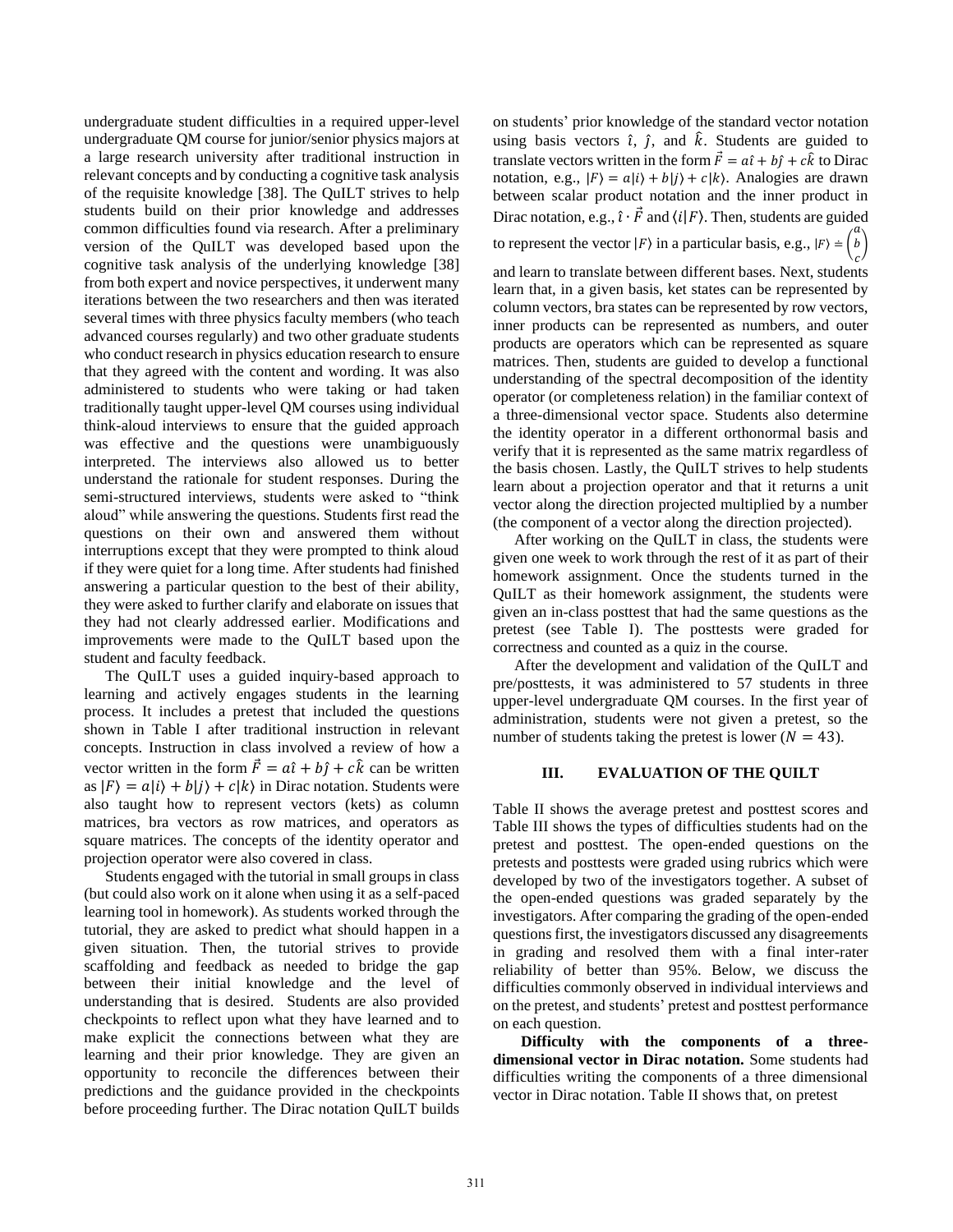| <b>Table I.</b> Ouestions about Dirac notation in three-dimensional |
|---------------------------------------------------------------------|
| vector space given to upper-level undergraduate students.           |

| vector space given to upper-lever undergraduate students.                                                  |  |  |  |  |  |  |  |
|------------------------------------------------------------------------------------------------------------|--|--|--|--|--|--|--|
| Q1 Assume that $ i\rangle$ , $ j\rangle$ , and $ k\rangle$ form a complete set of                          |  |  |  |  |  |  |  |
| orthonormal basis vectors. For vector $ \chi_1\rangle = a i\rangle + b j\rangle +$                         |  |  |  |  |  |  |  |
| $c k\rangle$ (a vector in a three-dimensional vector space):                                               |  |  |  |  |  |  |  |
| <b>a.</b> write the components a, b, and c in Dirac notation.                                              |  |  |  |  |  |  |  |
| <b>b.</b> represent $ \chi_1\rangle$ as a column vector in the given basis.                                |  |  |  |  |  |  |  |
| $Q2$ Assume that $ i\rangle$ , $ j\rangle$ , and $ k\rangle$ form a complete set of orthonormal            |  |  |  |  |  |  |  |
| basis vectors. $ \chi_1\rangle = a i\rangle + b i\rangle + c k\rangle$ and $ \chi_2\rangle = d i\rangle +$ |  |  |  |  |  |  |  |
| $e j\rangle + f k\rangle$ are vectors in a three dimensional vector space.                                 |  |  |  |  |  |  |  |
| <b>a.</b> Write the outer product of "ket" vector $ \chi_1\rangle$ with "bra" vector                       |  |  |  |  |  |  |  |
| $\chi_2$ in the given basis.                                                                               |  |  |  |  |  |  |  |
| <b>b.</b> Is this outer product a scalar (number), a column vector, a row                                  |  |  |  |  |  |  |  |
| vector, or a $3 \times 3$ matrix in the given basis?                                                       |  |  |  |  |  |  |  |
| Q3 Write the identity operator in terms of $ i\rangle$ , $ j\rangle$ , and $ k\rangle$ , which             |  |  |  |  |  |  |  |
| form a complete set of orthonormal basis vectors for a three-                                              |  |  |  |  |  |  |  |
| dimensional vector space.                                                                                  |  |  |  |  |  |  |  |
| Q4 For the vector $ \chi_1\rangle = a i\rangle + b j\rangle + c k\rangle$ :                                |  |  |  |  |  |  |  |
| Write down the projection operator that projects vector $ \chi_1\rangle$                                   |  |  |  |  |  |  |  |
| along the direction of the unit vector $ i\rangle$ . Then, using that                                      |  |  |  |  |  |  |  |
| projection operator, show what happens to the vector $ \chi_1\rangle$ when                                 |  |  |  |  |  |  |  |
| the projection operator acts on it. Summarize your result in one                                           |  |  |  |  |  |  |  |
| sentence.                                                                                                  |  |  |  |  |  |  |  |

question Q1.a, only 49% of the students were able to correctly write the components of vector  $|\chi_1\rangle = a|i\rangle + b|j\rangle + b|j\rangle$  $c|k\rangle$  as  $a = \langle i|\chi_1\rangle$ ,  $b = \langle j|\chi_1\rangle$ , and  $c = \langle k|\chi_1\rangle$ . Furthermore, Table III shows that on pretest question Q1.a, 26% of the students simply rewrote the vector  $|\chi_1\rangle = a|i\rangle + b|j\rangle +$  $c|k\rangle$  (which was given in the problem statement) as their response.

 On the other hand, on pretest question Q1.b, students performed better. Table II shows that 88% of the students correctly wrote  $|\chi_1\rangle \doteq \begin{pmatrix} a \\ b \end{pmatrix}$  $\begin{pmatrix} b \\ c \end{pmatrix}$  in the basis  $|i\rangle$ ,  $|j\rangle$ , and  $|k\rangle$ . The dichotomy in students' performance on Q1.a and Q1.b indicates that while students are familiar with representing vectors in matrix form, they do not understand conceptually that  $|x_1\rangle = a|i\rangle + b|j\rangle + c|k\rangle = \begin{pmatrix} a \\ b \end{pmatrix}$  $\binom{b}{c}$  and that to find the component *a*, one can take the inner product, i.e.,  $\langle i | \chi_1 \rangle$  =  $(1 \ 0 \ 0) \binom{a}{b}$  $\vec{b}_c$ ) = a. Tables II and III show that, after working through the QuILT, the difficulties on questions Q1.a and Q1.b were reduced and students performed better.

**Incorrectly writing ket vectors as row vectors and bra vectors as column vectors**. Table II shows that, on pretest question Q2.a, only 49% of the students wrote the correct expression for the outer product in the given basis, i.e.,  $|\chi_1\rangle\langle\chi_2| \doteq \begin{pmatrix} a \\ b \end{pmatrix}$  $\begin{pmatrix} b \\ c \end{pmatrix} (d^* \quad e^* \quad f^*) =$  $ad^*ae^*af^*$  $bd^*be^*bf^*$  $bd^*be^*bf^*$ . Students were not  $cd^*ce^*cf^*$ .

penalized if they did not use the complex conjugate of the components of the vector  $\chi_2$ . Furthermore, Table III shows that, on the pretest question Q2.a, 9% of the students wrote the correct expression for the outer product, i.e.,  $|\chi_1\rangle\langle \chi_2|$  but

Table II. Percentages of students correctly answering questions on the pretest (pre) and posttest (post) questions.

|      |     | Q1a   Q1b   Q2a   Q2b |        |     | O <sub>3</sub> | Q4  |
|------|-----|-----------------------|--------|-----|----------------|-----|
| pre  | 49% | 88%                   | $49\%$ | 63% | 156%           | 44% |
| post | 93% | 95%                   | 80%    | 93% | 93%            | 94% |

**Table III.** Percentages of students displaying difficulties on the pretest (pre) and posttest (post) questions  $(Q)$ .

| Q              | $\mu$ pretest (pre) and positest (post) questions (Q).<br><b>Difficulty</b>                                       | pre | post |
|----------------|-------------------------------------------------------------------------------------------------------------------|-----|------|
|                | Q1.a Incorrectly writing the components of a three $ 26\% $                                                       |     | 2%   |
|                | dimensional vector in the given basis as                                                                          |     |      |
|                | $ \chi_1\rangle = a i\rangle + b j\rangle + c k\rangle$ (which was given                                          |     |      |
|                | in the problem statement)                                                                                         |     |      |
|                | Q2.a Incorrectly writing matrix forms of bra and ket 9%                                                           |     | 2%   |
|                | vectors, e.g., writing ket vectors as row                                                                         |     |      |
|                | matrices and bra vectors as column matrices                                                                       |     |      |
|                | $Q2.a$ Incorrectly writing the outer product of ket 19%                                                           |     | 5%   |
|                | vector $ \chi_1\rangle$ with bra vector $\langle \chi_2  $ as $\langle \chi_2   \chi_1 \rangle$ .                 |     |      |
|                | $Q2.b$ Incorrectly describing the outer product as a 19%                                                          |     | 7%   |
|                | scalar                                                                                                            |     |      |
|                | Q2.b Incorrectly describing the outer product as a $12\%$                                                         |     | 0%   |
|                | column vector                                                                                                     |     |      |
| Q <sub>3</sub> | Correctly representing the identity operator in 16%                                                               |     | 5%   |
|                |                                                                                                                   |     |      |
|                | matrix form, i.e., $\hat{l} = \begin{pmatrix} 1 & 0 & 0 \\ 0 & 1 & 0 \\ 0 & 0 & 1 \end{pmatrix}$ but not in Dirac |     |      |
|                | notation, i.e., $\hat{I} =  i\rangle\langle i  +  j\rangle\langle j  +  k\rangle\langle k $                       |     |      |
| Q3             | Writing an incorrect expression for the identity 14%                                                              |     | 4%   |
|                | operator, $\hat{i} =  i\rangle +  j\rangle +  k\rangle$                                                           |     |      |
| Q <sub>3</sub> | Writing an incorrect expression for the identity 5%                                                               |     | 0%   |
|                | operator, $\hat{I} = \langle i i \rangle + \langle j j \rangle + \langle k k \rangle$                             |     |      |
| Q4             | Incorrectly writing that the projection operator 25%                                                              |     | 5%   |
|                | that projects vector $ \chi_1\rangle$ along the direction of                                                      |     |      |
|                | the unit vector $ i\rangle$ is $\langle i \chi_1\rangle$                                                          |     |      |

wrote incorrect matrix forms of the bra and ket vectors. For example, one student incorrectly wrote the outer product as

$$
|\chi_1\rangle\langle\chi_2| = (a^* \quad b^* \quad c^*) \begin{pmatrix} d \\ e \\ f \end{pmatrix}.
$$
 Other mistakes included  $|\chi_1\rangle\langle\chi_2| = (a|i\rangle + b|j\rangle + c|k\rangle) \begin{pmatrix} d^*|i\rangle \\ e^*|j\rangle \\ f^*|k\rangle \end{pmatrix}$  or  $|\chi_1\rangle\langle\chi_2| = \begin{pmatrix} a \\ b \\ c \end{pmatrix} \begin{pmatrix} d \\ e \\ f \end{pmatrix}.$  These types of

responses shed light on students' difficulties with how ket vectors can be represented as column matrices and bra vectors can be represented as row matrices. Tables II and III show that after working through the QuILT, student difficulties on question Q2.a were reduced.

**Confusing the inner product with the outer product in Dirac notation.** Table III shows that, on pretest question Q2.a, 19% of the students incorrectly wrote the outer product of ket vector  $|\chi_1\rangle$  with bra vector  $\langle \chi_2 | \text{ as } \langle \chi_2 | \chi_1 \rangle$ . Their final answers were typically of the form  $\langle \chi_2 | \chi_1 \rangle = (\langle i | d^* +$  $\langle j|e^* + \langle k|f^* \rangle(a|i\rangle + b|j\rangle + c|k\rangle) = d^*a + e^*b + f^*c.$ 

Responses of this type indicate that some students had difficulty distinguishing between the concepts of inner product and outer product. Tables II and III show that after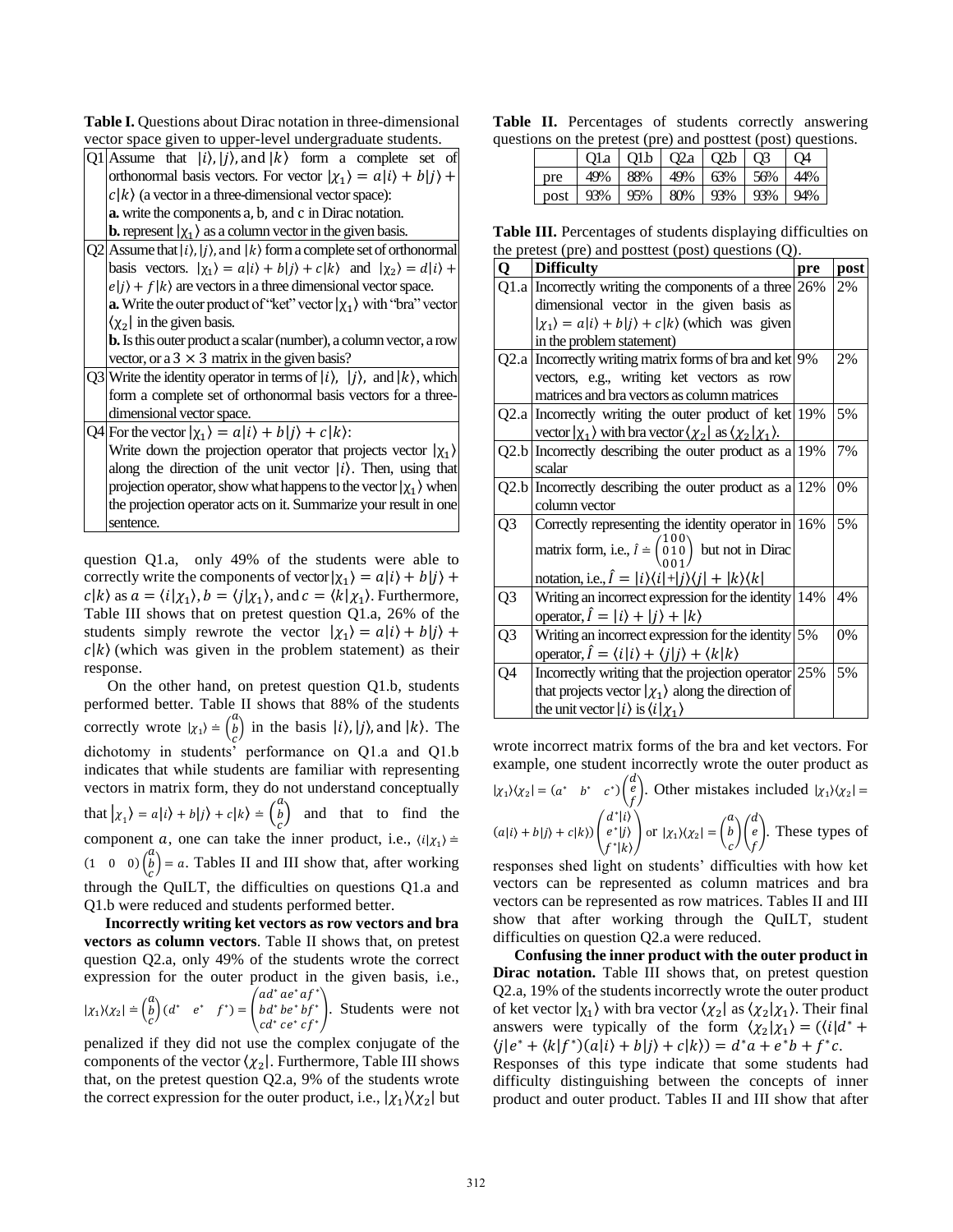working through the QuILT, student difficulties on question Q2.a were reduced and students performed better.

**Incorrectly describing the outer product as a scalar or a column vector.** Students also had difficulty with describing whether or not the outer product is a scalar, column vector, row vector, or a  $3 \times 3$  matrix. Table II shows that, on pretest question Q2.b, 63% of the students correctly stated that the outer product is a  $3 \times 3$  matrix. However, Table III shows that, on pretest question Q2.b, 19% of the students incorrectly claimed that the outer product is a scalar. Students who claimed that the outer product is a scalar usually had written the outer product of ket vector  $|\chi_1\rangle$  with bra vector  $\langle \chi_2 |$  as an inner product in question Q2.a, e.g.,  $\langle \chi_2 | \chi_1 \rangle$ . Table III also shows that, on the pretest, 12% of the students incorrectly claimed that the outer product is a column vector. Students who claimed that the outer product is a column vector sometimes wrote, e.g.,  $|\chi_1\rangle\langle \chi_2| = ad|i\rangle +$  $|be|j\rangle + cf|k\rangle = |$ ad

be). Some students attempted to find the  $cf$ i j k

cross product of  $|\chi_1\rangle$  with  $|\chi_2\rangle$ , e.g.,  $|\chi_1\rangle\langle\chi_2| = |\chi_1\rangle\langle\chi_2|$ a b c d e f | =

 $(bf - ce)|i\rangle + (cd - af)|j\rangle + (ae - bd)|k\rangle$  and then claimed that the outer product is a column matrix. Tables II and III show that, after working through the QuILT, student difficulties on question Q2.b were reduced.

**Difficulty with the identity operator.** Table II shows that, on pretest question Q3, 56% of the students correctly wrote that the identity operator is  $\hat{I} = |i\rangle\langle i| + |j\rangle\langle j| + |k\rangle\langle k|$ . Table III shows that, on the pretest question Q3, 16% of the students correctly wrote the identity operator in matrix form, i.e.,  $\hat{I} = \begin{pmatrix} 1 & 0 & 0 \\ 0 & 1 & 0 \end{pmatrix}$ 010 001 ) but did not write it correctly in Dirac notation, i.e.,  $\hat{I} = |i\rangle\langle i| + |j\rangle\langle j| + |k\rangle\langle k|$  (the students were asked to write the identity operator in terms of  $|i\rangle$ ,  $|j\rangle$ , and  $|k\rangle$ ). Interviews suggest that some students are more familiar with the identity operator in matrix form and have difficulty with it in Dirac notation. Furthermore, Table III shows that, on the pretest question Q3, 14% of the students wrote  $\hat{I} = |i\rangle + |j\rangle + |k\rangle$ , indicating that they were confusing ket vectors (column matrices) and operators  $(3 \times 3$  matrices). Table III also shows that, on question Q3, 5% of the students wrote that the identity operator is  $\hat{I} = \langle i|i \rangle + \langle j|i \rangle + \langle k|k \rangle$ , which demonstrates that they were unable to differentiate between operators and scalar products (numbers). Tables II and III show that, after working through the QuILT, student difficulties on question Q3 were reduced.

**Difficulty with projection operator.** Table II shows that, on pretest question Q4, less than half of the students correctly wrote that the projection operator that projects vector  $|\chi_1\rangle$  along the direction of the unit vector  $|i\rangle$  is  $|i\rangle\langle i|$ . Also, in response to this question, many students correctly stated that a projection of vector  $|\chi_1\rangle$  along the direction of the unit vector  $|i\rangle$  would give the component of  $|\chi_1\rangle$  along  $|i\rangle$ . For example, in response to question Q4, many students simply wrote the expression  $\langle i | \chi_1 \rangle = a$ , which is a correct statement but it is not the answer to the question asked. Table III shows that, on pretest question Q4, 25% of the students wrote that the projection operator that projects vector  $|\chi_1\rangle$ along the direction of the unit vector  $|i\rangle$  is  $\langle i|\chi_1\rangle$ . Interviews with some of the students suggest that students with this type of response often did not realize that the projection operator returns both the component and the direction of the projection of state vector  $|\chi_1\rangle$  along the unit vector  $|i\rangle$ , i.e.,  $|i\rangle\langle i|\chi_1\rangle = a|i\rangle$ . Examples of incorrect student responses include, "we have found how much of  $|\chi_1\rangle$  goes in the direction of  $|i\rangle$ " and "the projection operator returns the coefficient for  $|i\rangle$ ." These types of responses indicate that students recognized that the projection operator involves the component of the vector  $|\chi_1\rangle$  along the basis vector  $|i\rangle$ , but they did not realize that the projection operator acting on a generic vector returns the component of the generic vector along the basis vector multiplied by the same basis vector, i.e.,  $|i\rangle\langle i|\chi_1\rangle = a|i\rangle$  (and in general, an operator acting on a vector returns a vector). Tables II and III show that, after working through the QuILT, student difficulties with the projection operator on question Q4 were greatly reduced.

#### **IV. SUMMARY**

Dirac notation is a compact and elegant notation taught to students in advanced QM courses. Similar to Feynman diagrams in quantum field theory, Dirac notation can simplify the process of solving QM problems. However, this notation is only useful if students develop facility with this notation and do not have cognitive overload [39] when using it. Unfortunately, many advanced students find it challenging to master this notation and have difficulty in translating between the Dirac notation and other representations of the same quantum mechanical entity in different situations. For example, translating between the Dirac notation and matrix representation of the quantum states and operators in a particular basis is often necessary, but challenging. One central reason students struggle with the Dirac notation is that they are unfamiliar with the notation, which is used almost exclusively in the context of QM and not in other physics contexts even though they have learned about vectors and vector spaces. The QuILT strives to help students build a coherent understanding of Dirac notation in threedimensional Hilbert space before learning about quantum concepts using Dirac notation in the context of an  $N$ dimensional Hilbert space. We investigated upper-level undergraduate students' difficulties with Dirac notation after traditional lecture-based instruction and used research as a guide to develop, validate and evaluate a QuILT that uses analogical reasoning with the familiar three-dimensional vector space to help students learn about Dirac notation. The in-class evaluation in the undergraduate QM course shows that the student difficulties were reduced significantly after engaging with the QuILT.

#### **ACKNOLWEDGEMENTS**

We thank NSF for award PHY-1806691.